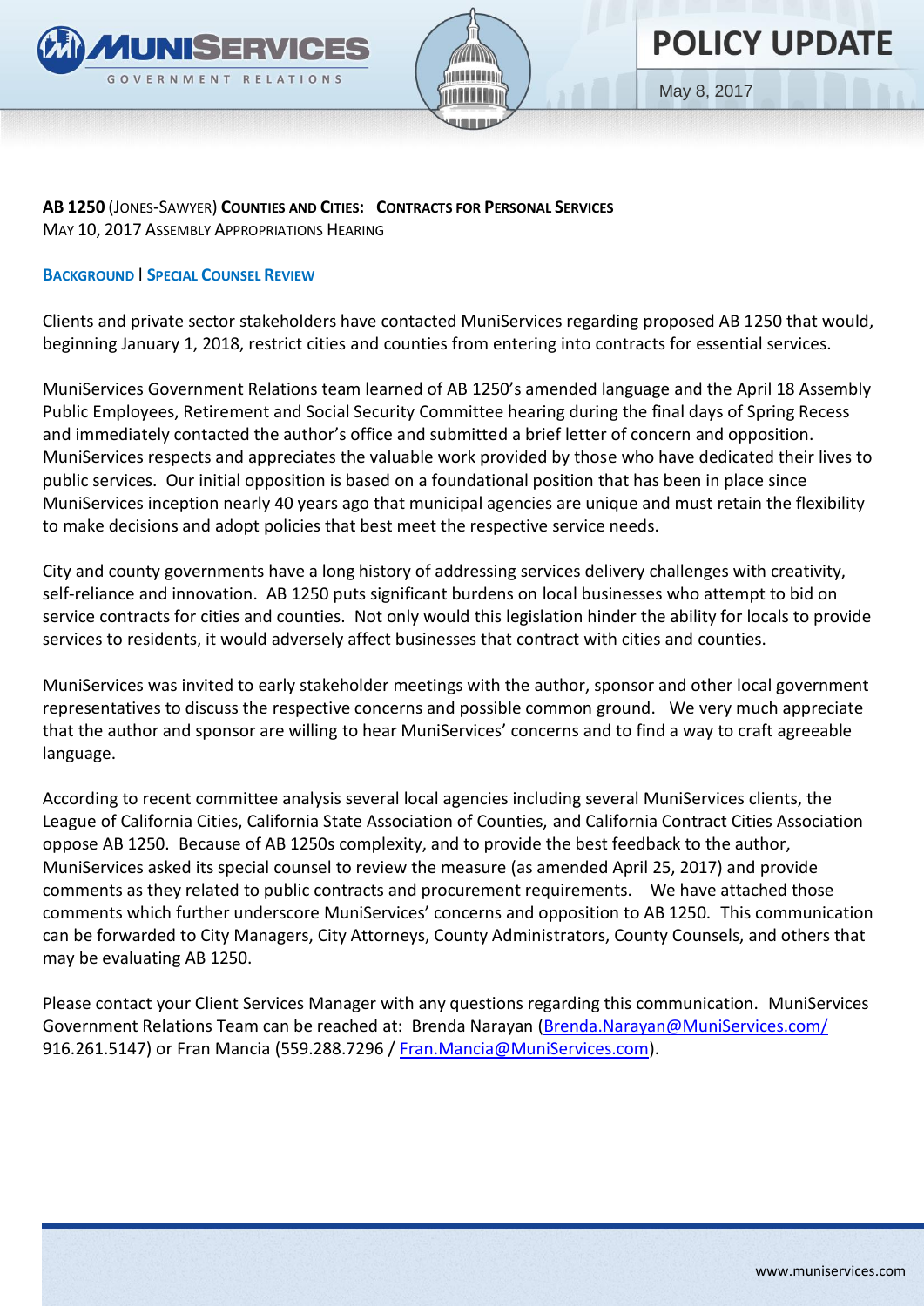

MuniServices, LLC Government Relations Office 1400 K Street, Suite 301 Sacramento, CA 95814 www.MuniServices.com

May 3, 2017

The Honorable Reginald Jones-Sawyer California State Assembly State Capitol, Room 4126 Sacramento, CA 95814

### Subject: **Assembly Bill 1250 (As Amended April 25, 2017). Counties and Cities: Contracts for Personal Services Notice of Opposition**

Dear Assembly Member Jones-Sawyer:

MuniServices regrets to inform you that we are opposed to AB 1250 (as amended April 25, 2017) that would place substantial roadblocks affecting and increasing the cost of most contracting services for cities and counties. AB 1250 sets up a complex process for cities and counties to follow when seeking to contract for various services, potentially including consulting and specialty services, as currently drafted.

AB 1250 puts significant burdens on local businesses who attempt to enter into service contracts with counties or cities. For example, the measure requires a potential contractor to provide private information related to salaries and benefits of employees, executives and officers, who must be identified by name; descriptions of all federal, state and local complaints against the contractor; descriptions of all civil complaints made in the last 10 years; and descriptions of all charges and complaints made against the contractor with any agency over the past 10 years.

Overall, AB 1250 would impose complex procedural demands that would vastly exceed any other procurement procedures that are currently required for cities or other public agencies. These procedures would restrict ordinary and necessary municipal operations without providing a public benefit. Instead, these procedures are more likely to increase the cost and decrease the quality of special services. This bill would subvert the public interest in cost-effective procurement of special services and retention of qualified service providers.

Also, AB 1250 does not specify how its provisions would be enforced. If an unsuccessful applicant for a municipal contract could bring a lawsuit challenging the award of a contract based on a claimed violation of these statutes, cities may find themselves mired in litigation between economic rivals. The threat of litigation could become a political tool for special interests seeking to oppose a city's action.

We respect and appreciate the valuable work provided by those who have dedicated their lives to public service. Local governments have a long history of addressing service delivery challenges with creativity, self-reliance and innovation. Unique local challenges and limited budgets continue to fuel innovative efforts to obtain expertise and provide high quality services. City employees provide many services, while others such as refuse collection and specialized or professional services are provided on a contract basis.

MuniServices for nearly 40 years has worked *exclusively* as partner to California's local governments in developing thoughtful revenue enhancement programs that work in conjunction with existing public services. We take pride in the relationships we establish with our local government partners and their highly skilled employees. It is only through our mutual cooperation that we deliver our services to the benefit of both the employees and the community. It is our position that municipal agencies are unique and must retain the flexibility to make decisions and adopt policies that best meet the respective service needs.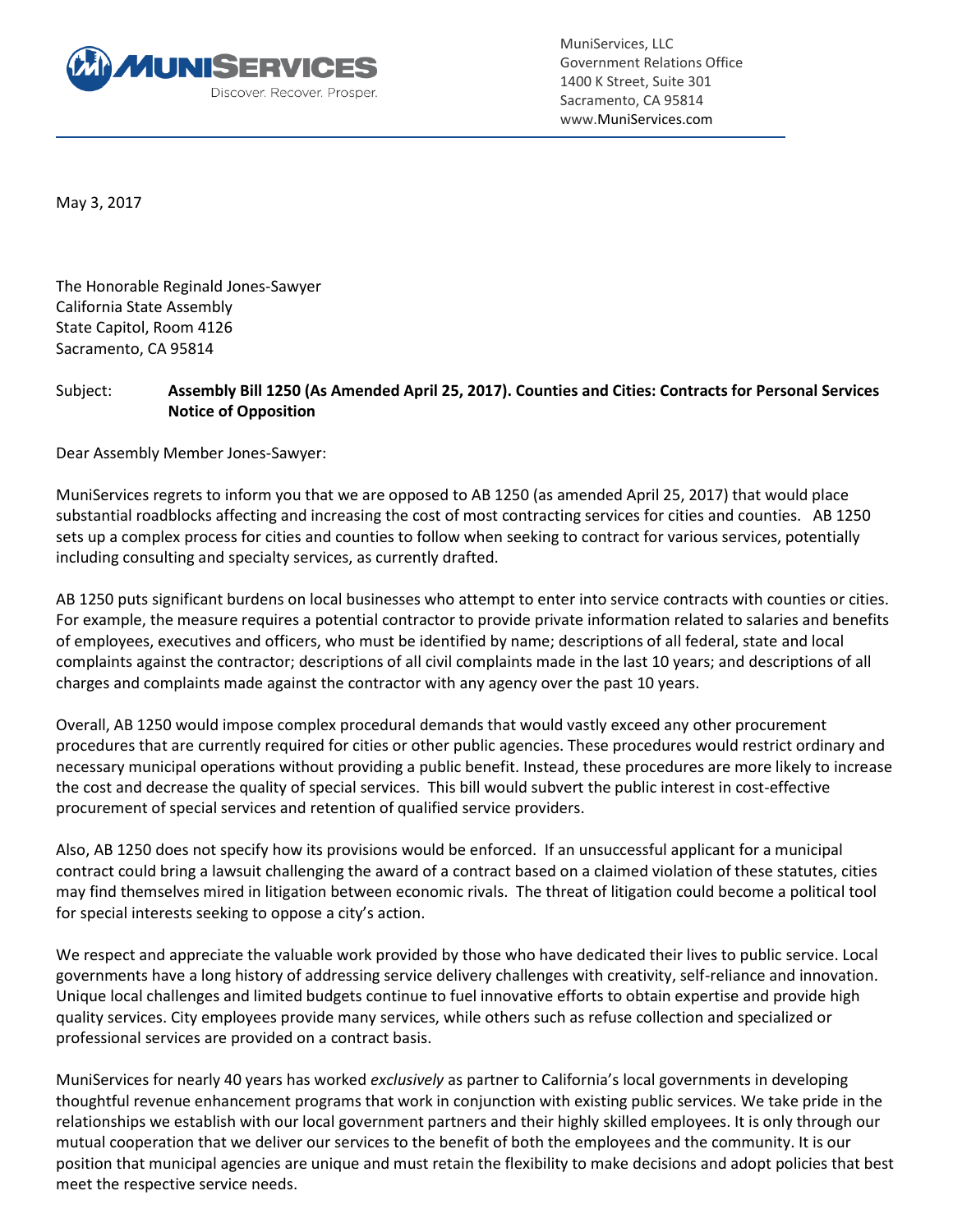For the reasons stated above, MuniServices respectfully opposes AB 1250. If you have any questions regarding MuniServices position on this bill please do not hesitate to contact me. Ben Fay or Clare Gibson, Attorneys with Jarvis, Fay, Doporto & Gibson, LLP are also available to address the legal issues raised in this communication. Mr. Fay or Ms. Gibson can be reached at (510) 238-1400 or via email at [bfay@jarvisfay.com](mailto:bfay@jarvisfay.com) o[r cgibson@jarvisfay.com,](mailto:cgibson@jarvisfay.com) respectively.

Respectfully,

Aninde nonagon

Brenda Narayan, Director of Government Relations 916.261.5147 or [brenda.narayan@muniservices.com](mailto:brenda.narayan@muniservices.com)

CC: Members, Assembly Committee on Appropriations

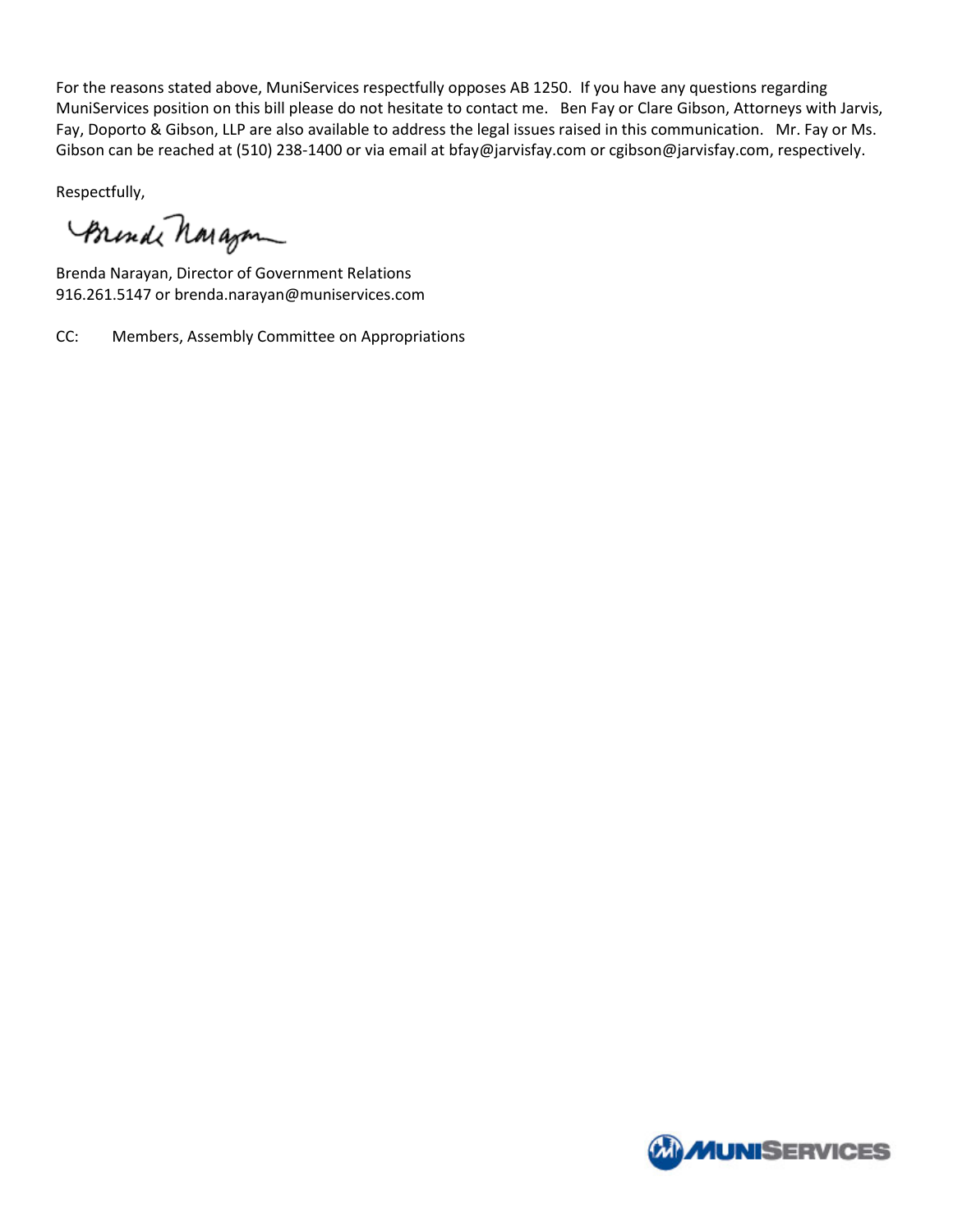# JARVIS FAY DOPORTO  $\&$  GIBSON, LLP

LOCAL GOVERNMENT LAW

**DATE:** May 8, 2017

**TO:** Brenda Narayan Fran Mancia **MuniServices** 

**FROM:** Clare M. Gibson Benjamin P. Fay Special Counsel

**RE:** Comments on AB 1250 (as amended April 25, 2017)

This memorandum comments on AB 1250 as amended on **April 25, 2017**, and is informed by our extensive experience advising California cities on public contracts and procurement requirements. Our comments focus solely on Sections 3 and 4 of the bill, which pertain to cities, but most of the comments are equally applicable to the nearly identical Sections 1 and 2, which pertain to counties.

#### **Legal Context:**

To begin with, Sections 3 and 4 must be considered within the existing legal context, including Government Code section  $37103$  $37103$  $37103$ ,<sup>1</sup> which governs city authority to enter into contracts for specialized services. The two proposed city-related statutes (sections 37103.1 and 37103.2) would immediately follow existing section 37103, and would be interpreted in relationship to section 37103. They would also be construed in the context of the comprehensive body of case law pertaining to section 37103 and the expansive legal power for cities to contract for specialized services. Section 37103 states:

"The legislative body [of a city] may contract with any specially trained and experienced person, firm, or corporation for special services and advice in financial, economic, accounting, engineering, legal, or administrative matters.

It may pay such compensation to these experts as it deems proper."

Any court called upon to interpret the provisions of AB 1250 would consider it within this related and relevant legal context.

<span id="page-3-0"></span> $1$  All subsequent statutory references are to the Government Code.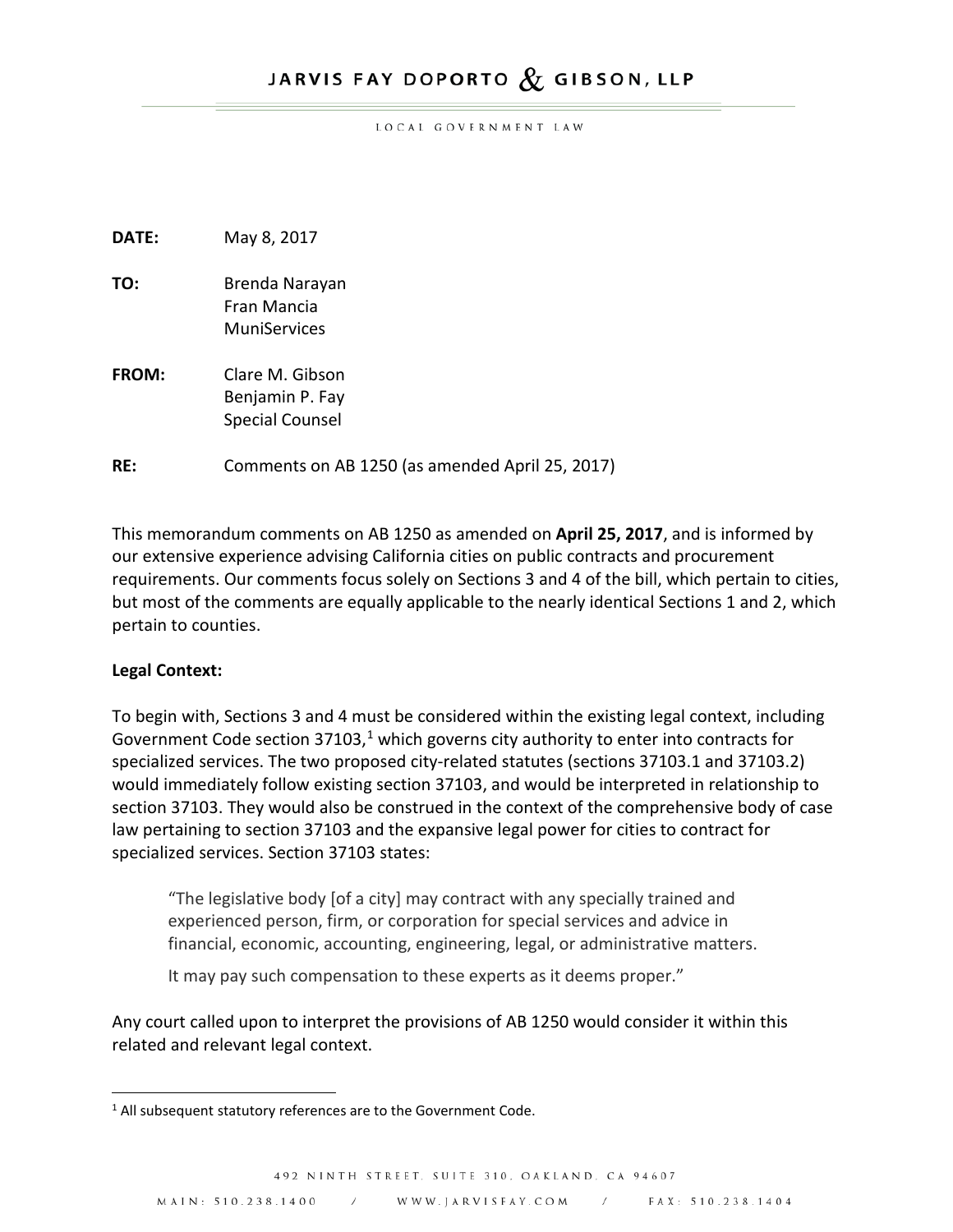Overall, this bill would impose complex procedural requirements that would significantly exceed any other procurement procedures that currently apply to cities or other public agencies under California law. For example, the procurement procedures that would apply to a small, routine special service contract under this bill would be more demanding, timeconsuming, and costly than the procurement procedures that currently apply to complex multimillion dollar infrastructure projects.

These added procedures would impair ordinary and necessary municipal operations without providing any clear public benefit. Instead, these procedures are likely to increase the cost and decrease the quality and availability of special services, as explained in greater detail below. As such this bill is inconsistent with the well-established public policy interest in granting cities broad discretion to engage in cost-effective procurement of special services and retention of qualified service providers.

### **Comments on proposed new section 37103.1 (Section 3):**

As a threshold matter, this section applies to "personal services contracts" but there is no definition for "personal services contracts." Without a clear definition for this key term there is no way to objectively determine which contracts would be subject to these provisions and which would not. Contracting parties—both the awarding agency and the service provider would be deprived of certainty as to applicable procurement requirements at the outset, and this may result in over-application or under-application of the law. This imprecision and uncertainty would likely generate considerable litigation. It would be left to the courts to determine which contracts are "personal services contracts" subject to these proposed new statutes. It could take many years and extensive litigation and appeals before this could be fully resolved by the courts.

As a matter of custom and practice, the term "personal services contracts" is generally used to refer to a wide variety of service contracts, including, but not limited to, the specialized services addressed in section 37103. Without a clear and precise definition, it is not possible to discern whether this bill applies only to those specialized service contracts encompassed by section 37103, or whether this has an even broader reach to *all* types of personal services contracts unless expressly exempted.

While keeping in mind this fundamental concern about the undefined scope and reach of the statute as a whole, we offer the following comments on specific provisions within proposed new section 37103.1: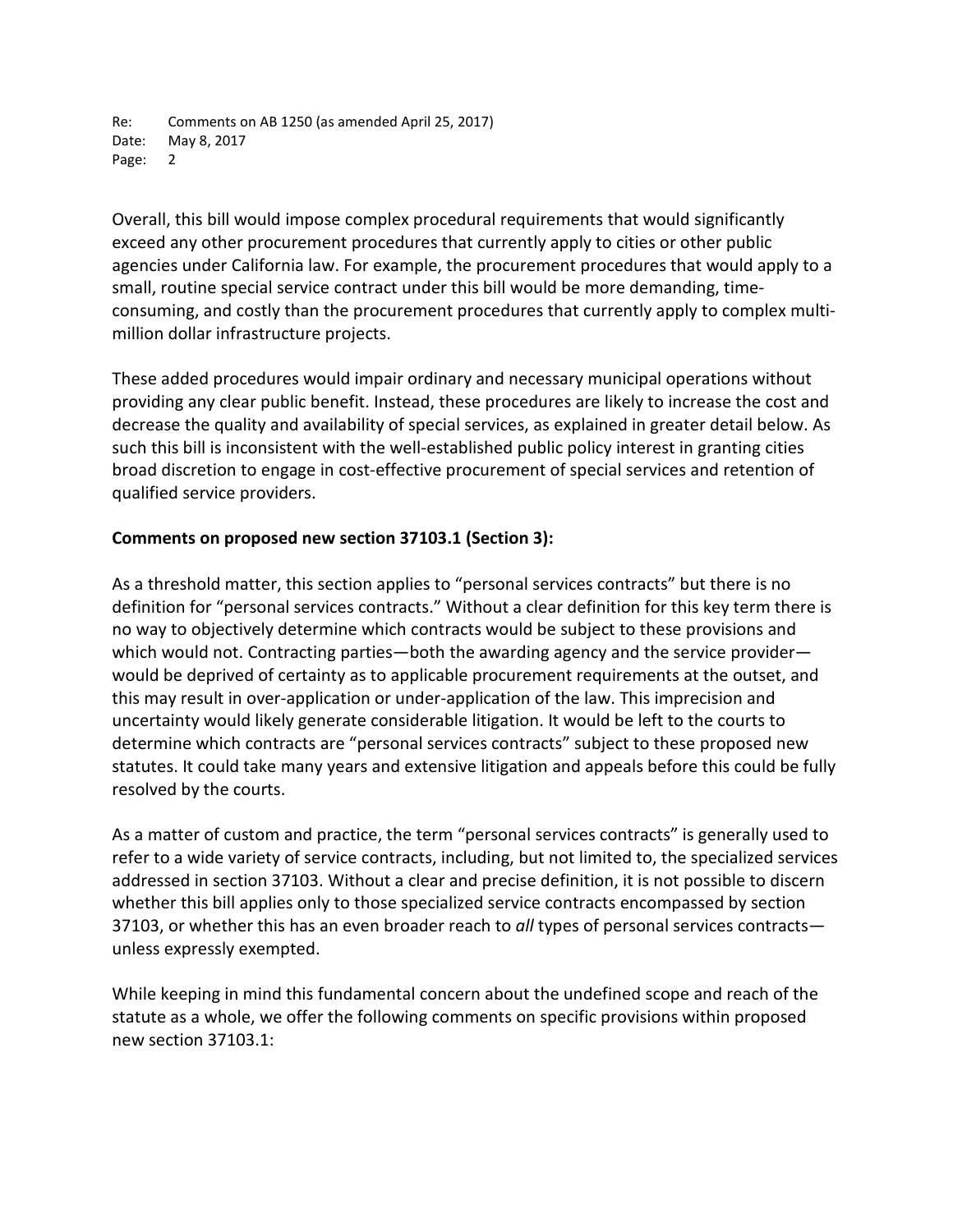• Subdiv. (a): "*If otherwise permitted by law, a city or city agency may contract for personal services currently or customarily performed by city employees when all the following conditions are met:*" (Emphasis added.)

This provision will be subject to dispute and to litigation because there is no *objective*  basis to determine what is meant by "personal services currently or customarily performed by city employees."

- o The term "personal services" is not defined.
- o "Customarily" is a subjective term. Who has authority to determine which services are "customarily" performed by city employees?
- o It is not clear whether "city employees" means the employees of that particular city or all cities.
- o These compounded ambiguities mean it will be left to the courts to construe the scope and application of this provision. However, as drafted, the courts will not be supplied with sufficient objective terms or standards to facilitate consistent interpretation, which may result in conflicting court rulings. Until there is clear appellate case law guidance, cities (and counties) and service providers will be at risk for costly legal challenges.
- Subdiv. (a)(1): "*The city council or city agency clearly demonstrates that the proposed contract will result in actual overall cost savings to the city for the duration of the entire contract as compared with the city's actual costs of providing the same services, provided that:"* (Emphasis added.)
	- o The requirement to demonstrate "overall cost savings" is inconsistent with the expansive discretion granted under section 37103, which provides that a city "may pay such compensation to these experts as it deems proper." It is difficult to predict how the courts would resolve this apparent inconsistency, given that it is not clear whether AB 1250 applies to service contracts subject to section 37103.
	- o The requirement to demonstrate "overall cost savings" implies that the purpose of this statute is to promote cost savings. However, the procurement procedures required under this proposed statute would substantially increase the cost for contracting for services that cannot be provided by a city's employees—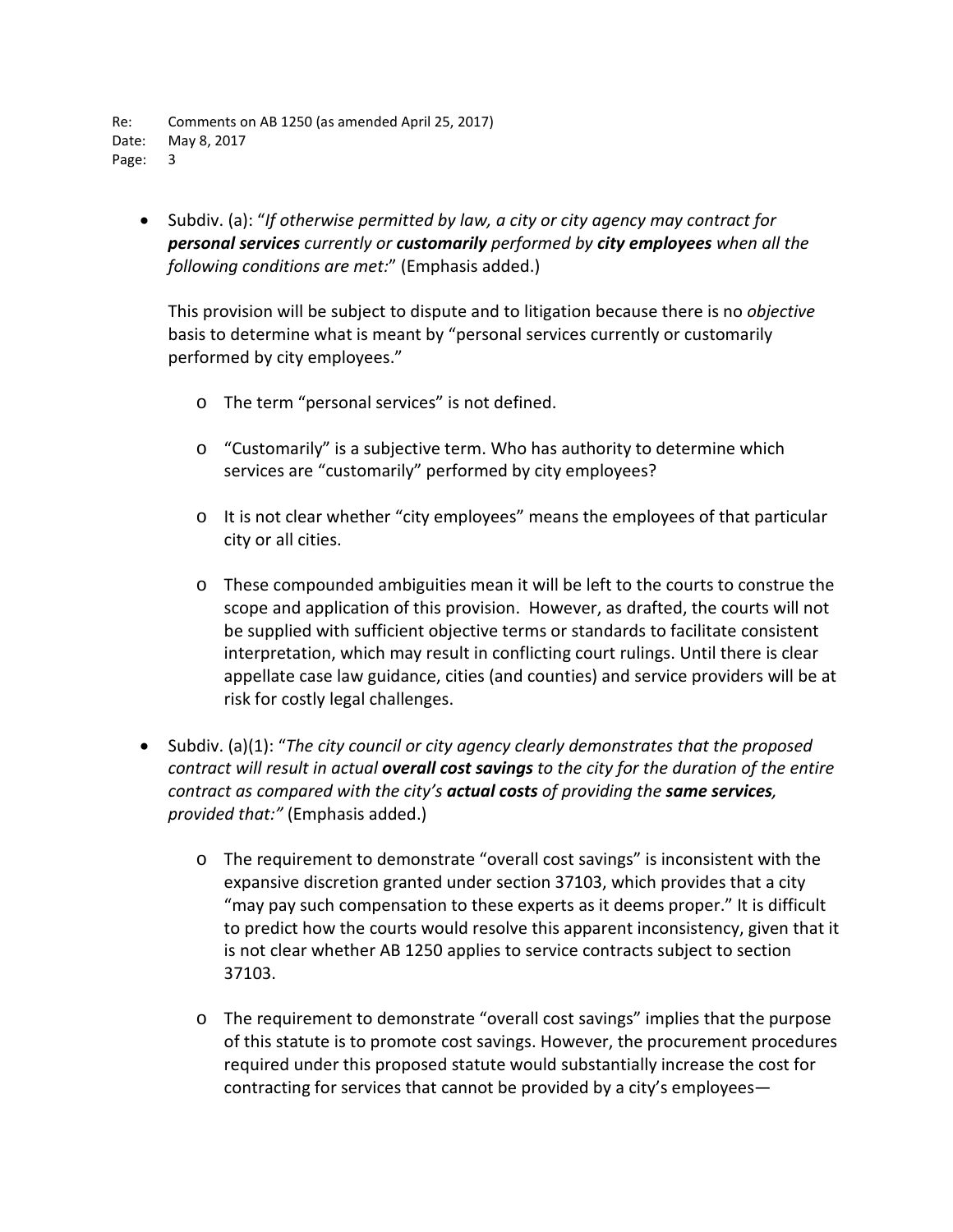particularly while it remains unclear which service contracts would be subject to these new requirements.

- $\circ$  It will also be difficult to implement or enforce this provision because it is not possible to objectively determine "the city's **actual costs** of providing the **same services**." (Emphasis added.)
	- It cannot be objectively determined what constitutes the "same services." For example, if a city employs a city attorney with general expertise in municipal law, but requires the highly specialized services of bond counsel, would that constitute the "same services" since both the city attorney and bond counsel provide legal services? As drafted, that is a plausible interpretation.
	- The "actual costs" cannot be determined if there are no "actual costs" to use as a point of comparison. For example, if a city needs to hire a tax or revenue specialist and there is no city employee providing such services, how would "actual costs" be determined?
- Subdiv. (a)(1)(A): "*In comparing costs, there shall be included the city's additional cost of providing the same service as proposed by a contractor. These additional costs shall include the salaries and benefits of additional staff that would be needed and the cost of additional space, equipment, and materials needed to perform the function.*" (Emphasis added.)

Again, it cannot be objectively determined what constitutes the "same service." There cannot be any meaningful cost comparison without defining the "same service."

• Subdiv. (a)(1)(B): "*In comparing costs, there shall not be included the city's indirect overhead costs unless these costs can be attributed solely to the function in question and would not exist if that function was not performed in city service. Indirect overhead costs shall mean the pro rata share of existing administrative salaries and benefits, rents, equipment costs, utilities, and materials.*"

Excluding the city's "indirect overhead costs," but not the consultant's overhead, will unfairly affect the outcome of a cost comparison, because a consultant's fees, whether charged on a lump sum or hourly basis, will factor in the consultant's "indirect overhead costs."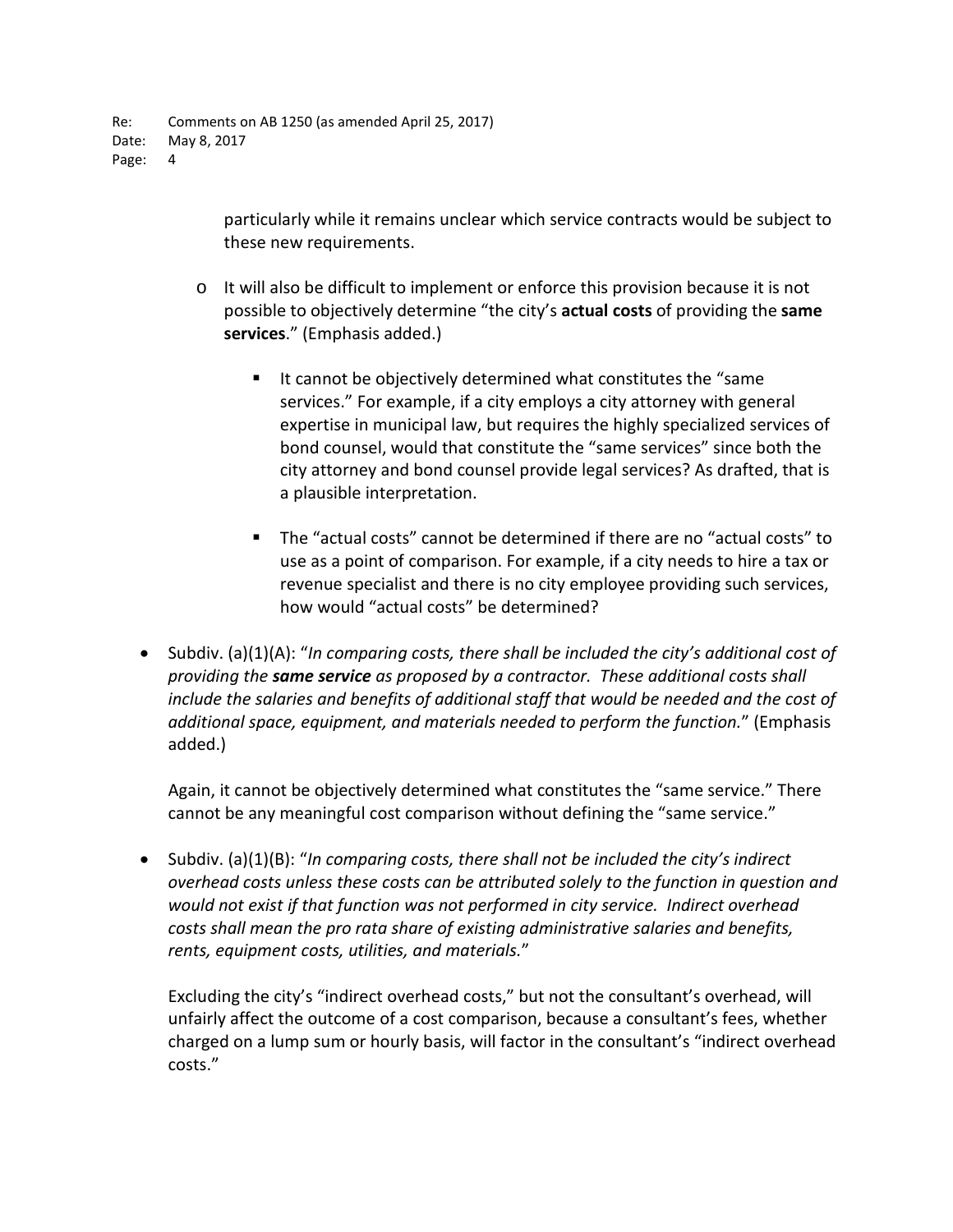• Subdiv. (a)(1)(C): "*In comparing costs, there shall be included in the cost of a contractor providing a service any continuing city costs that would be directly associated with the contracted function. These continuing city costs shall include, but not be limited to, those for inspections, supervision, and monitoring.*" (Emphasis added.)

It is not clear which "continuing city costs" would be "directly associated with the contracted function." More importantly, it would not be relevant to a cost comparison since those city costs (whatever they might be) would presumably be incurred regardless of whether the services are being provided by an employee or an outside specialist.

• Subdiv. (a)(2): "*Proposals to contract out work shall not be approved solely on the basis that savings will result from lower contractor pay rates or benefits. Proposals to contract out work shall be eligible for approval if the contractor's wages are at the industry's level and do not significantly undercut city pay rates.*"

The wages paid by a service provider are not relevant to determining "actual overall cost savings," because the cost savings relates solely to the cost of the *particular contract*. For example, if a city retains the services of a nationwide accounting firm to provide specialized accounting services, the cost comparison for providing those services inhouse will depend on the cost of that particular service *contract*, regardless of the nationwide wage schedule of the accounting firm.

• Subdiv. (a)(4): "*The contract does not cause vacant positions in city employment to remain unfilled.*"

This provision would be difficult to implement or enforce because there is no objective basis to determine the causal relationship between retention of services under contract and vacancy of a position: A position may be vacant due to the lack of interested or qualified candidates, which is a recurring problem for cities in remote and rural areas. This requirement would place an additional burden on remote and rural municipalities.

• Subdiv. (a)(5): "*The contract does not adversely affect the city's affirmative action efforts.*"

This provision is problematic because there is no correlation between "affirmative action efforts" and "overall cost savings." Further, the reference to "affirmative action efforts" is unclear because preferential treatment is illegal in California. (Cal. Const. Art. I, § 31, subd.(a).)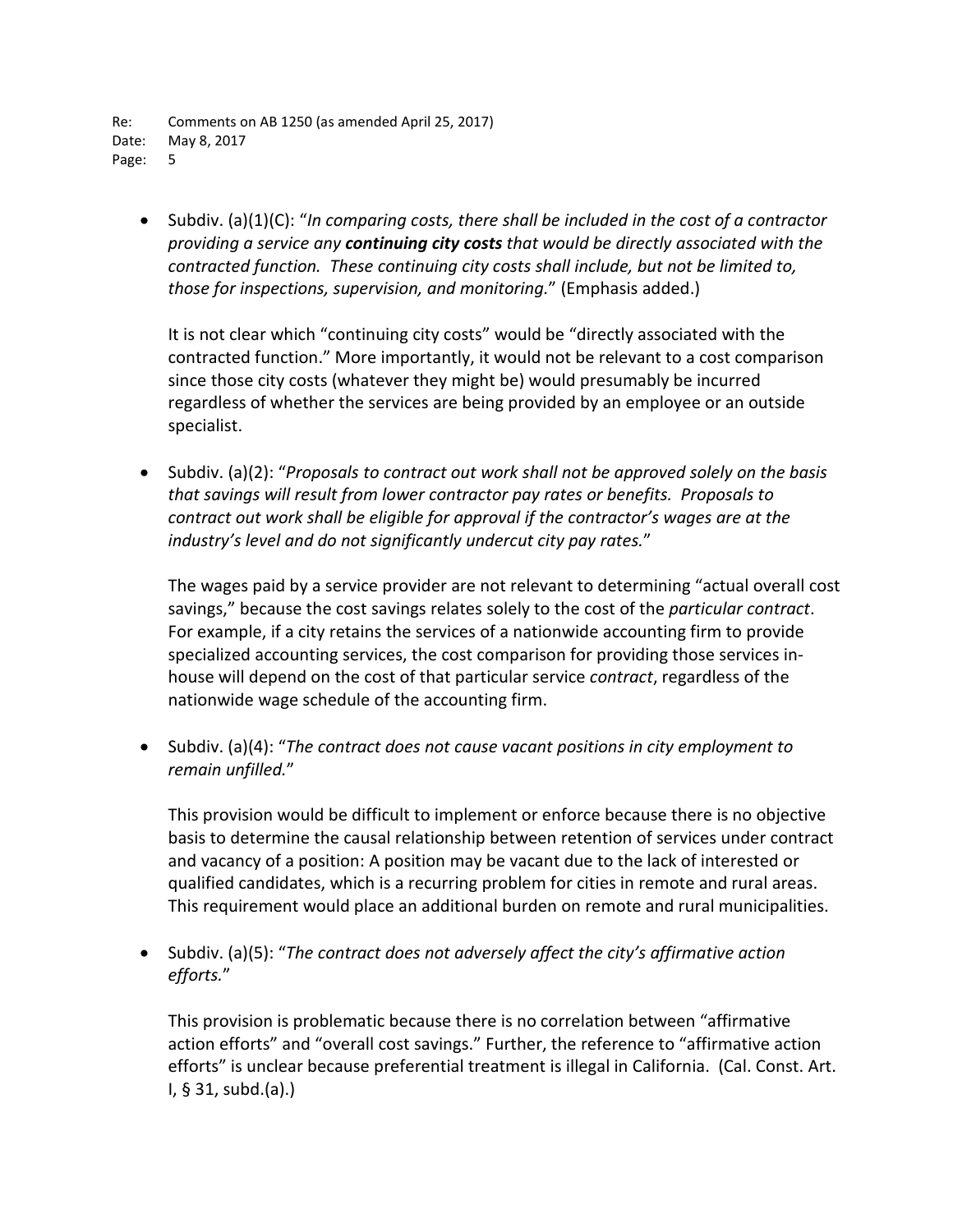• Subdiv. (a)(6): "*The savings should be large enough to ensure that they will not be eliminated by private sector and city cost fluctuations that could normally be expected during the contracting period.*"

This provision would be subject to abuse because it appears to require economic forecasting without any objective standard or metrics. Moreover, most service contracts are not subject to cost fluctuations: the cost is set when the parties enter into the contract and cannot change unless the contract expressly allows for cost adjustments.

• Subdiv. (a)(7): "*The amount of savings clearly justifies the size and duration of the contracting agreement.*" (Emphasis added.)

This provision would be difficult to implement or enforce because the term "clearly justifies" is subjective. There is no objective standard for a city to determine whether the cost savings from a proposed personal services contract would "clearly" justify the proposed contract.

• Subdiv. (a)(8): "*The contract is awarded through a publicized, competitive bidding process. The city shall reserve the right to reject any and all bids or proposals.*" (Emphasis added.)

This provision would significantly increase the cost for procurement of municipal consulting or special services throughout California, and would be inconsistent with current laws and policies pertaining to public service procurements.

- o Cities routinely rely on outside specialists for matters that arise on an episodic basis, or for which the city has no qualified staff. This is especially true for smaller municipalities with a very limited staff pool. Generally what matters most for these service contracts is the relevant experience and expertise of the consultant. This is reflected in the unfettered discretion afforded under section 37103 to "pay such compensation to these experts as it [a city] deems proper." In addition, cities have broad discretion under constitutional and statutory provisions that apply to hiring design professionals, where price is not required to be the determining factor. (See Cal. Const. Art. XXII and Govt. Code section 4529.10 et seq.)
- o Although the requirements are not specified, based on existing public bidding laws a "publicized, competitive bidding process" would presumably require 1)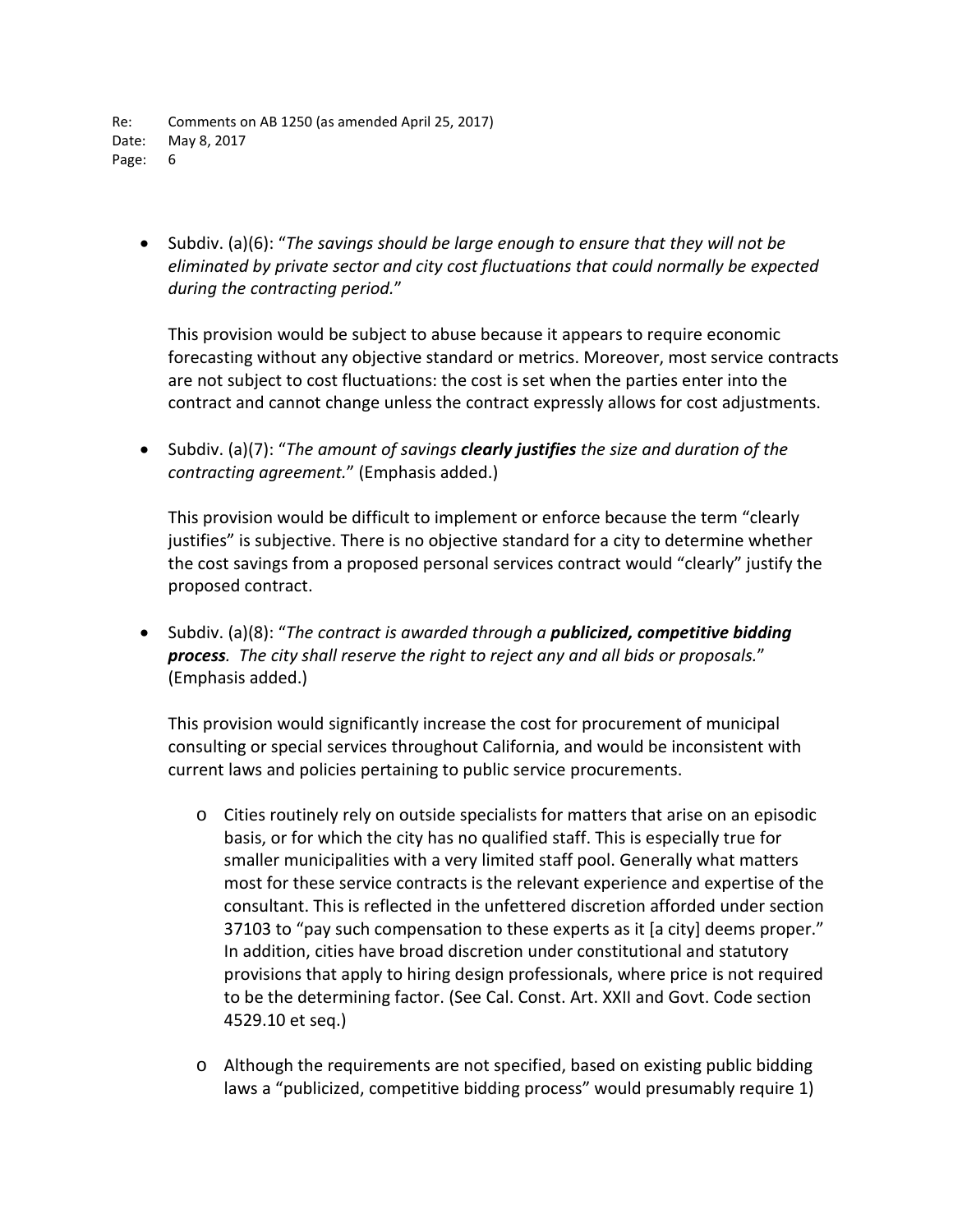published notice in a newspaper of general circulation, 2) submission of bids, and 3) award to the lowest bidder without regard to any other qualifications. A *bid* is simply a price quote, as distinguished from a service *proposal* that is evaluated based on components in addition to price, such as experience, qualifications, proposed schedule, proposed staffing, etc.

- $\circ$  Eliminating a city's discretion to retain the best qualified consultants by limiting award to the low bidder is likely to result in a substantial and statewide reduction in the level of services provided if public services are provided by cheap, but underqualified, consultants.
- o Public *bidding* is generally limited to procurements where the end product is (at least in theory) identical, regardless of who provides the services, most notably for construction contracts where the final product is pre-determined by the project specifications rather than by the competing bidders. As such, cost can be the sole determinative factor (on the assumption that the competing bidders meet the threshold qualifications as "responsible" bidders). With special services there is often no pre-determined end product, so the selection process properly depends on factors in addition to cost, including relative experience, qualifications, staff capacity, etc. That is why bidding is generally not required for special service agreements that require more nuanced selection criteria. Public bidding is not a problematic procurement method for special services where cost should not be the sole determining factor.
- o Noticed public bidding is costly. Requiring public bidding will add a new layer of costs to routine service or consulting procurements, which is inconsistent with the objective of "overall actual cost savings."
- Subdiv. (a)(9): "*The contract includes specific provisions pertaining to the qualifications of the staff that will perform the work under the contract, as well as assurance that the contractor's hiring practices meet applicable nondiscrimination, affirmative action standards.*" (Emphasis added.)

This provision imposes mandatory contract terms, rather than a basis for comparing cost savings. While standards for the qualifications of individuals providing special services are important, they are not relevant to determining "overall actual cost savings." It is also unclear what "standards" are referenced. If this is intended to refer to existing laws, regulations, or ordinances prohibiting discrimination, the law is already applicable, regardless of whether it is referenced in the contract. Most municipal service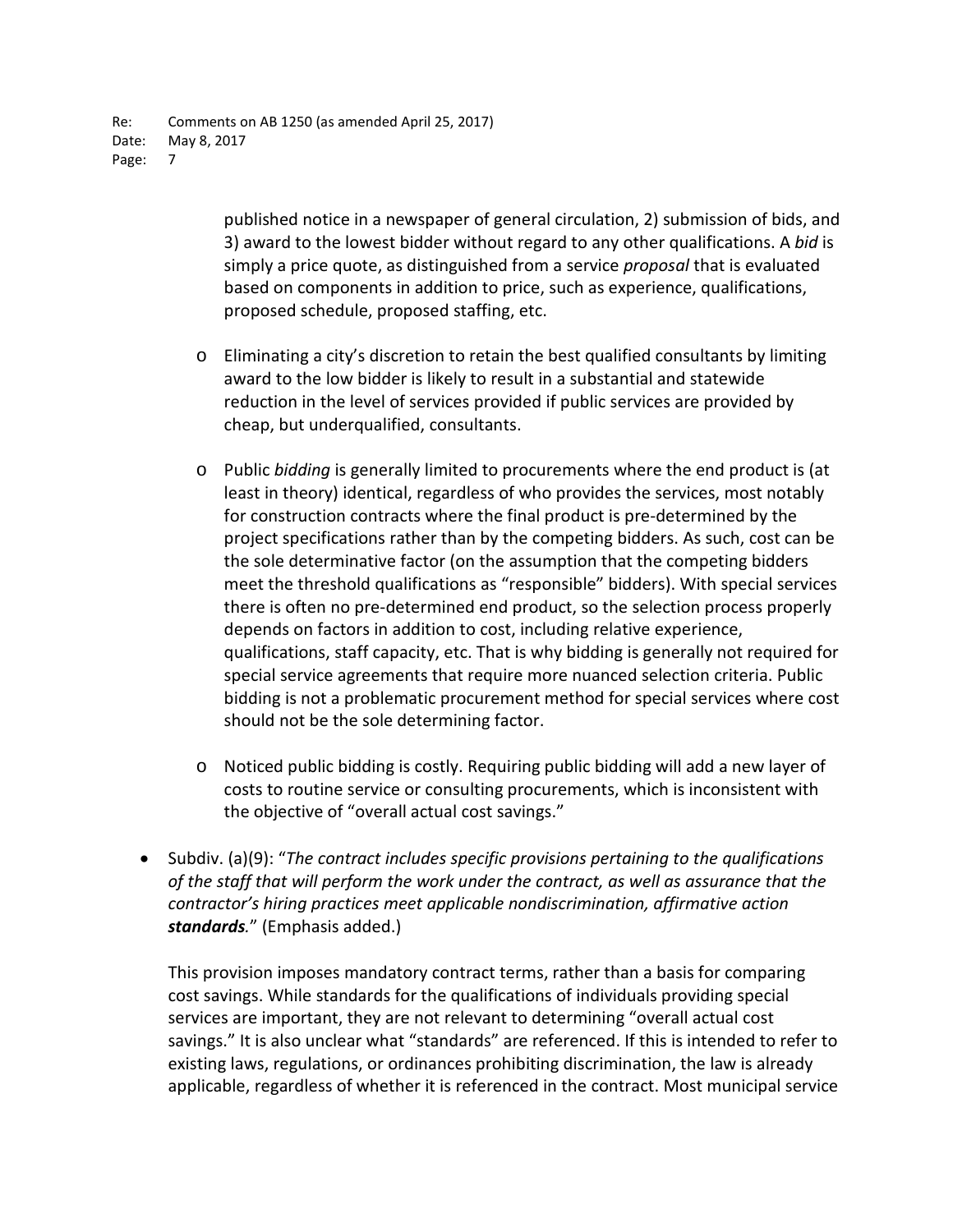contracts routinely include provisions pertaining to staffing qualifications and most also prohibit discrimination. This provision is unnecessary. In addition, as already noted, preferential treatment is illegal in California. (Cal. Const. Art. I, § 31, subd.(a).)

• Subdiv. (a)(10): "*The potential for future economic risk to the city from potential contractor rate increases is minimal.*"

This provision appears to require speculation as to potential rate increases. However, most municipal service contracts are not at "risk" for rate increases, either because 1) they are based on a lump sum price, 2) the hourly rates are fixed, or 3) the contract forbids any cost increases without city approval.

• Subdiv. (a)(11): "*The contract is with a firm. "Firm" means a corporation, partnership, nonprofit organization, or sole proprietorship.*"

The public interest is unlikely to be served by limiting service contracts to "firms." The best qualified service provider for a particular need may be a sole practitioner, particularly in remote or rural areas. This is often the case for semi-retired former city attorneys who may be hired to provide interim legal services when the city attorney has resigned or been dismissed and a new city attorney has not yet been selected. This is true for many other types of limited or intermittent special service contracts.

• Subdiv. (a)(12): "*The potential economic advantage of contracting is not outweighed by the public's interest in having a particular function performed directly by city government. Before executing a contract for personal services under this section, the city shall demonstrate that outsourcing the particular functions at issue is in the public interest, addressing the cost of the contract, the cost of administering the contract, the effect on the quality of services provided to the public, and any other relevant circumstances.*"

The balancing test required by this provision is predicated on the assumption that there is a public interest "in having a particular function performed directly by city government [employees]." This assumption may be subject to legal challenge on the basis that it is inconsistent with the well-established public interest in cost-effective procurement that results in retention of the best qualified service provider. Moreover, because this provision calls for a subjective determination, implementation and enforcement would be uncertain and subject to litigation.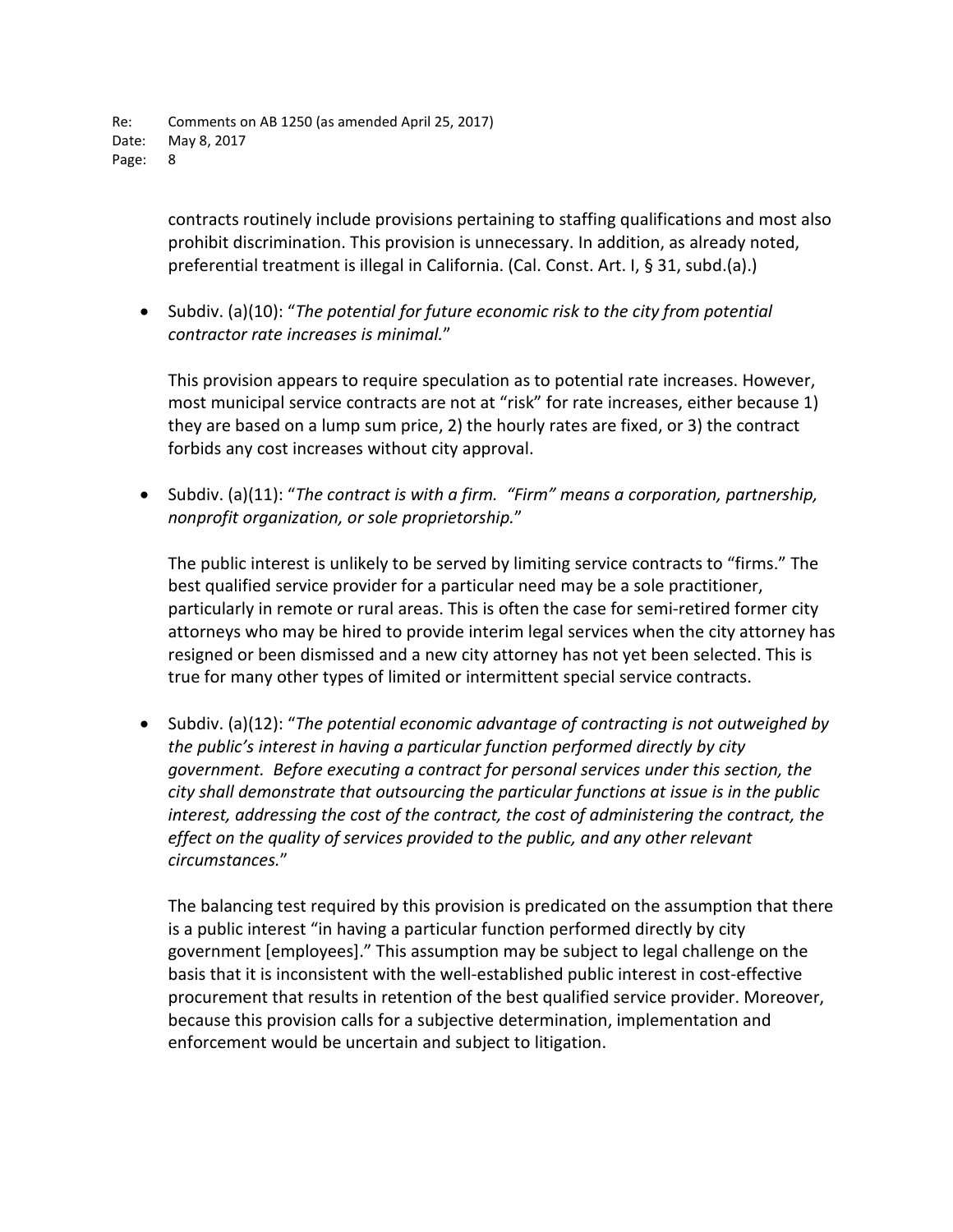• Subdiv. (a)(13): "*The contract shall provide that it may be terminated at any time by the city without the penalty if there is a material breach of the contract and notice is provided at least 30 days before termination.*"

This provision, which imposes mandatory contract terms, is also unrelated to assessment of cost savings during a procurement process. Most municipal service contracts already contain effective and sophisticated termination provisions which often include the opportunity to cure and correct a breach, as well as a shorter time period for notice, both of which inure to the benefit of the municipality and the public its serves. This requirement would impair a city's ability to craft termination terms that are more tailored to the particular procurement and to the city's specific needs.

• Subdiv. (a)(14): "*The city shall provide an orientation to employees of the contractor who*  will perform services pursuant to the contract. The orientation shall include, but is not *limited to, all of the following:*"

This provision is also unrelated to assessment of cost savings during a procurement process and will impose an additional cost burden on cities. Most municipal services contracts already contain provisions regarding the obligations of the service provider and its employees relative to the specific scope of work. This requirement would impair a city's ability to craft contract terms that are tailored to the particular procurement and to the city's specific needs. It would also add an additional layer of cost to the service agreement without any commensurate benefit to the city or to the public.

• Subdiv. (a)(15): "*If the contract is for personal services in excess of one hundred thousand dollars (\$100,000) annually, all of the following shall occur:"*

The disclosures required by this provision are not relevant to determining the "overall actual cost savings," but rather, discourage service providers from entering into a service agreement with a city, if the cost will exceed \$100,000—which appears to be an arbitrary dollar threshold.

o Subdiv. (a)(15)(A): *"The city shall require the contractor to disclose all of the following information as part of its bid, application, or answer to a request for proposal:*

*(i) A description of all charges, claims, or complaints filed against the contractor with any federal, state, or local administrative agency during the prior 10 years.*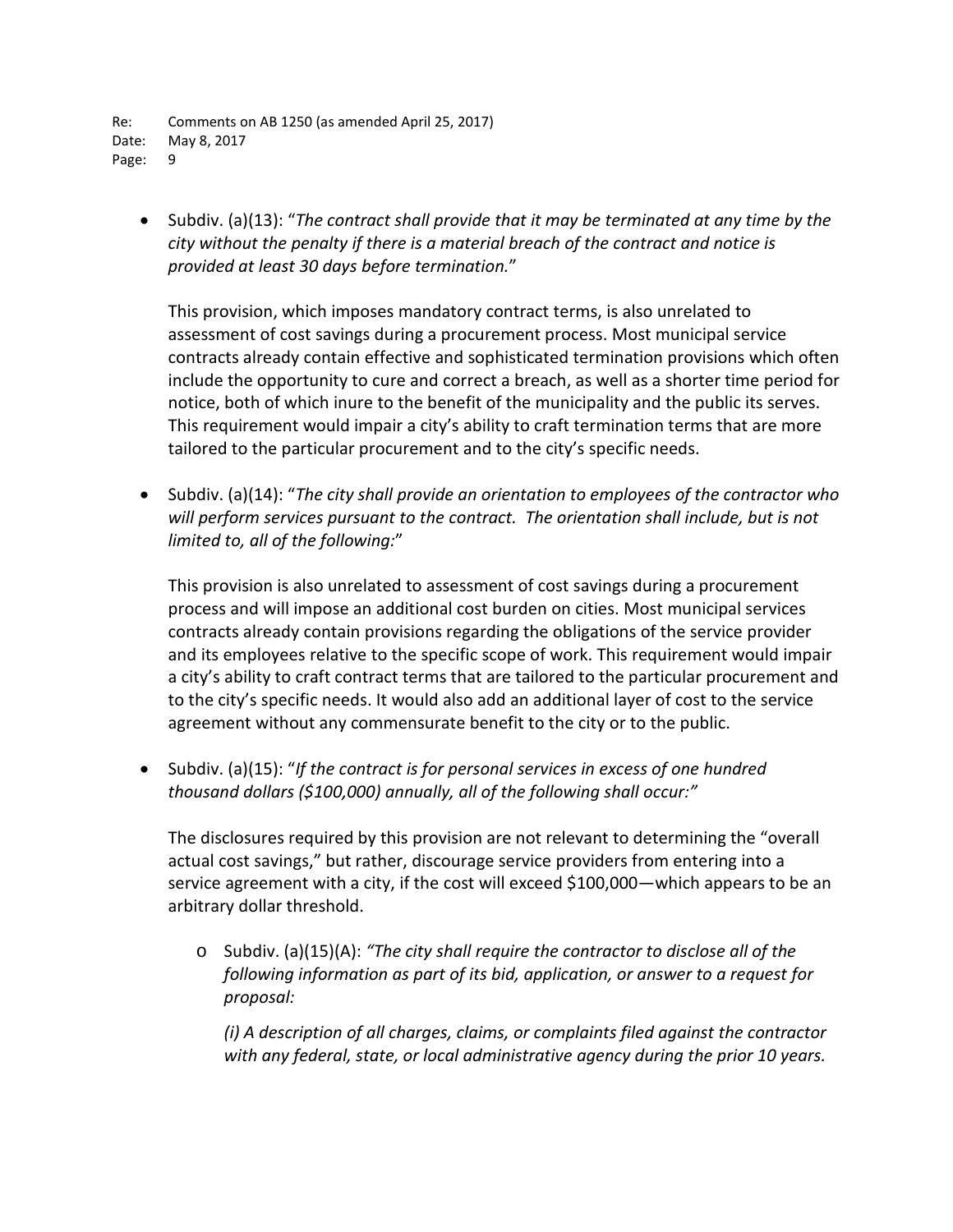*(ii) A description of all civil complaints filed against the contractor in any state or federal court during the prior 10 years.*

*(iii) A description of all state or federal criminal complaints or indictments filed against the contractor, or any of its officers, directors, or managers, at any time.*

*(iv) A description of any debarments of the contractor by any public agency or licensing body at any time.*

*(v) The total compensation, including salaries and benefits, the contractor provides to workers performing work similar to that to be provided under the contract.*

*(vi) The total compensation, including salaries, benefits, options, and any other form of compensation, provided to the five highest compensated officers, directors, executives, or employees of the contractor.*

*(vii) Any other information the city deems necessary to ensure compliance with this section."*

The requirements under (A)(v) and (vi) for disclosure of compensation and benefits provided within an organization would make private compensation arrangements public with no apparent public gain, and with the likely consequence of discouraging private firms from contracting with municipalities. This requirement is also subject to constitutional challenge for violating the "inalienable" right to privacy. (Cal. Const. Art. I, § 1.) Municipal requests for qualifications (RFQs) or requests for proposals (RFPs) routinely seek background information similar to that required under items (i)-(iv). Cities are already wellversed in crafting RFQs and RFPs to elicit information relevant to the specific procurement. Mandating such detailed disclosures for every routine or shortterm service contract will place an undue burden on cities and on service providers.

o Subdiv. (a)(15)(B): "*Prior to entering into the contract, the city shall conduct, and make public, a cost-benefit analysis considering the potential impact of outsourcing the work covered by the contract. The analysis shall include:*

*(i) The potential loss of employment opportunities within the city and resultant loss of income to workers.*

*(ii) The impact on local businesses if consumer spending power is reduced as a result of reduced wages under the contract.*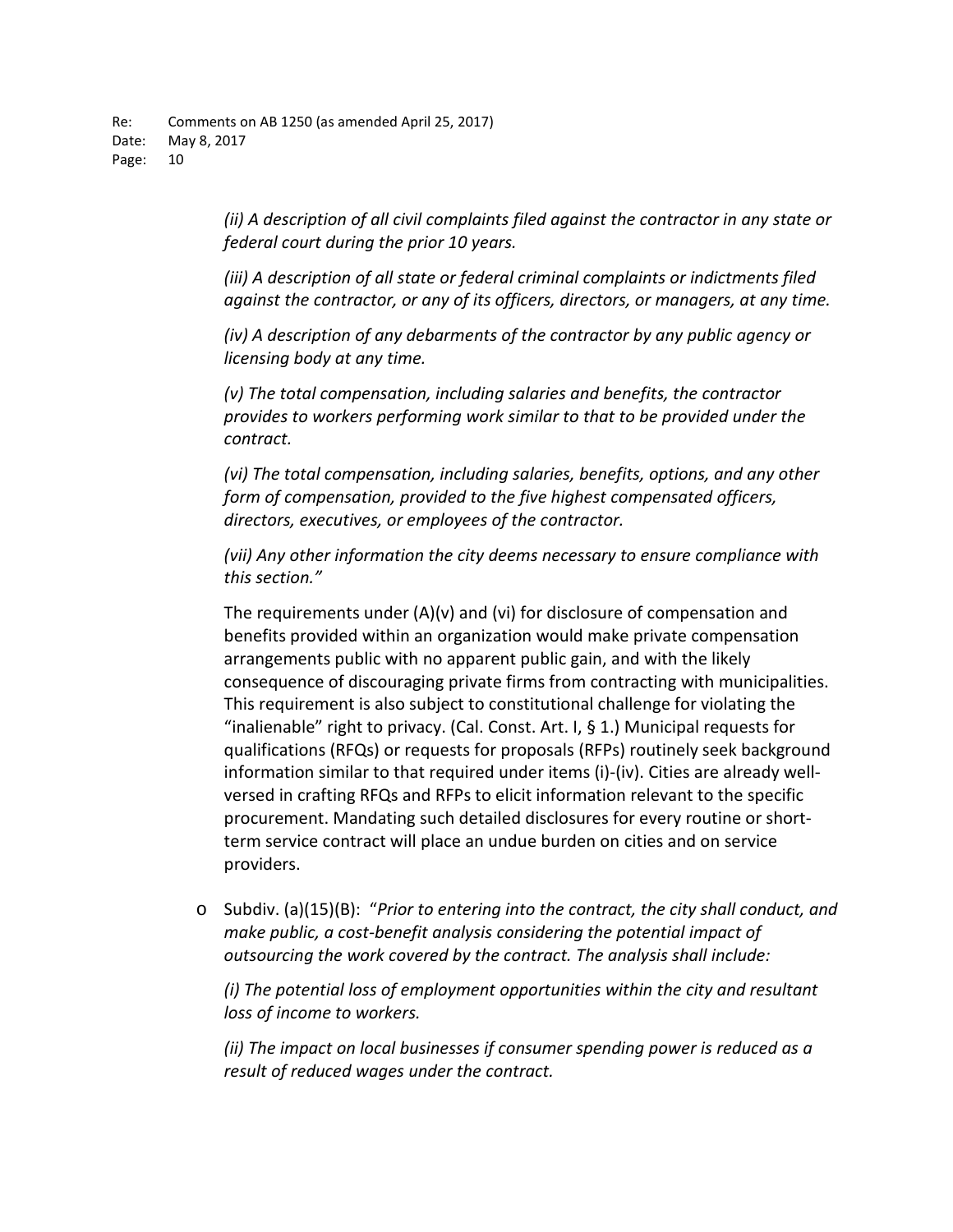*(iii) The impact on the city's ability to provide social services and the effect of any reduction in social services on city residents.*

*(iv) Potential impacts on the environment, if any."*

The requirement under (B) for conducting an *additional* cost-benefit analysis before entering into a service contract is largely duplicative of the core requirement in subdiv. (a)(1) that the city first demonstrate the "overall cost savings." It also requires speculation on "employment opportunities," "consumer spending power," "social services," and the "environment," regardless of whether any of these categories relates to the subject matter of the service agreement. For example, a city would have to perform a cost-benefit analysis of each of these items for specialized legal or financial services, even if the required services are unrelated to "consumer spending power" or "social services." This provision would add cost to the public procurement of professional services without delivering any appreciable benefit.

o Subdiv. (a)(15)(C): "*Prospective contractors shall reimburse the city for the cost of the cost-benefit analysis."*

The requirement under (C) for the service provider to pay for the cost of the cost-benefit analysis will ultimately add to the public cost for special services, since the cost for the analysis will inevitably be factored in to the cost for providing the services. In other words, the *public*, and not the service provider, will ultimately pay for the cost of the cost-benefit analysis. This will also impair a city's ability to perform a fair and balanced cost comparison.

o Subdiv. (a)(15)(D): *"The contract shall provide that the city is entitled to receive a copy of any records related to the contractor's or any subcontractor's performance of the contract, and that any such records shall be subject to the California Public Records Act (Chapter 5 (commencing with Section 6250) of Division 7 of Title 1). In furtherance of this subdivision, contractors and any subcontractors shall maintain records related to performance of the contract that ordinarily would be maintained by the city in performing the same functions."*

The mandated contract requirements under (D) are unnecessary because most city service contracts already require the service provider to maintain records related to the services provided, and most specify a period of 3-4 years for retaining those records. In addition, the last sentence in this provision will be difficult to implement or enforce because there is no objective way to determine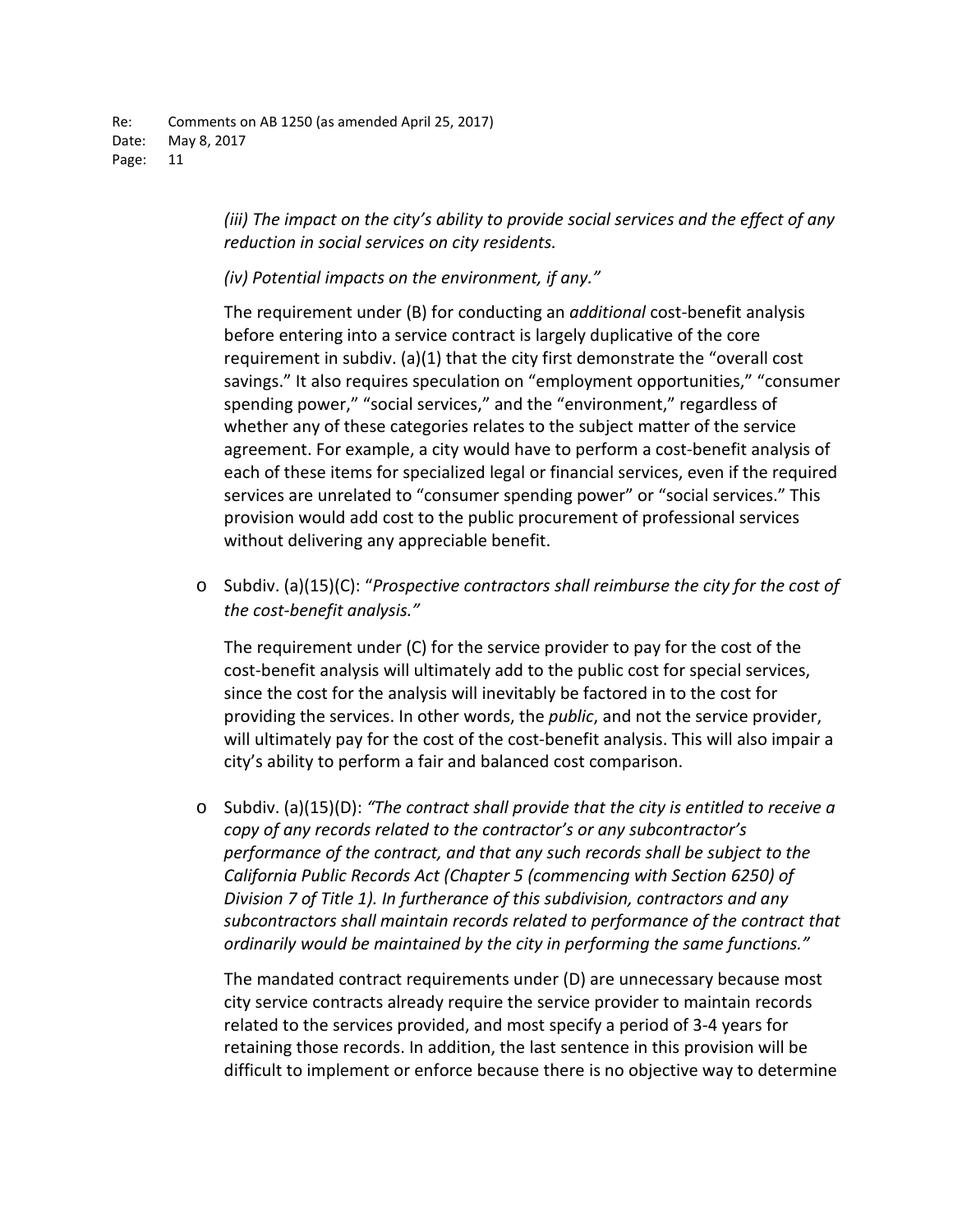which records would "ordinarily be maintained by the city," or to interpret the scope and meaning of "the same functions."

o Subdiv. (a)(15)(E): *"(1) The city shall include in the contract specific, measurable performance standards and provisions for a performance audit by the city, or an independent auditor approved by the city, to determine whether the performance standards are being met and whether the contractor is in compliance with applicable laws and regulations. The legislative body shall not renew or extend the contract prior to receiving and considering the audit report.*

*(2) The contractor shall reimburse the city for the cost of the audit."*

The mandated contract requirements under (E) are also unnecessary because most city service agreements already specify the performance standards that are important to that city for that particular service agreement. These service agreements are managed and administered by knowledgeable city staff who are in a better position than an outside auditor to evaluate the service provider's performance relative to the city's needs and expectations.

Requiring the service provider to pay for the cost of the audit will only add to the cost for special services, since the cost for such an audit will inevitably be factored in to the cost for providing the services. In other words, the *public*, and not the service provider, will ultimately pay for the cost of the audit.

• Subdiv. (c): "*When otherwise permitted by law, the absence of any requirement of subdivision (a) shall not prevent personal services contracting when any of the following conditions are met:*"

It is not clear what is meant by "the absence of any requirement of subdivision (a)." Regardless of the meaning of the introductory provision, the remainder of subdiv. (c) are apparent exceptions to the requirements of subdiv. (a). Most of the exceptions are vague and rely on subjective rather than objective measurements. Even if these exceptions were drafted with greater clarity, that would not resolve the problem of determining with certainty which service contracts would remain subject to subdiv. (a) for the reasons discussed above, including the lack of definition for "personal services."

• Subdiv. (d): "*All persons who provide services to a city under conditions constituting an employment relationship shall be employed directly by the city.*"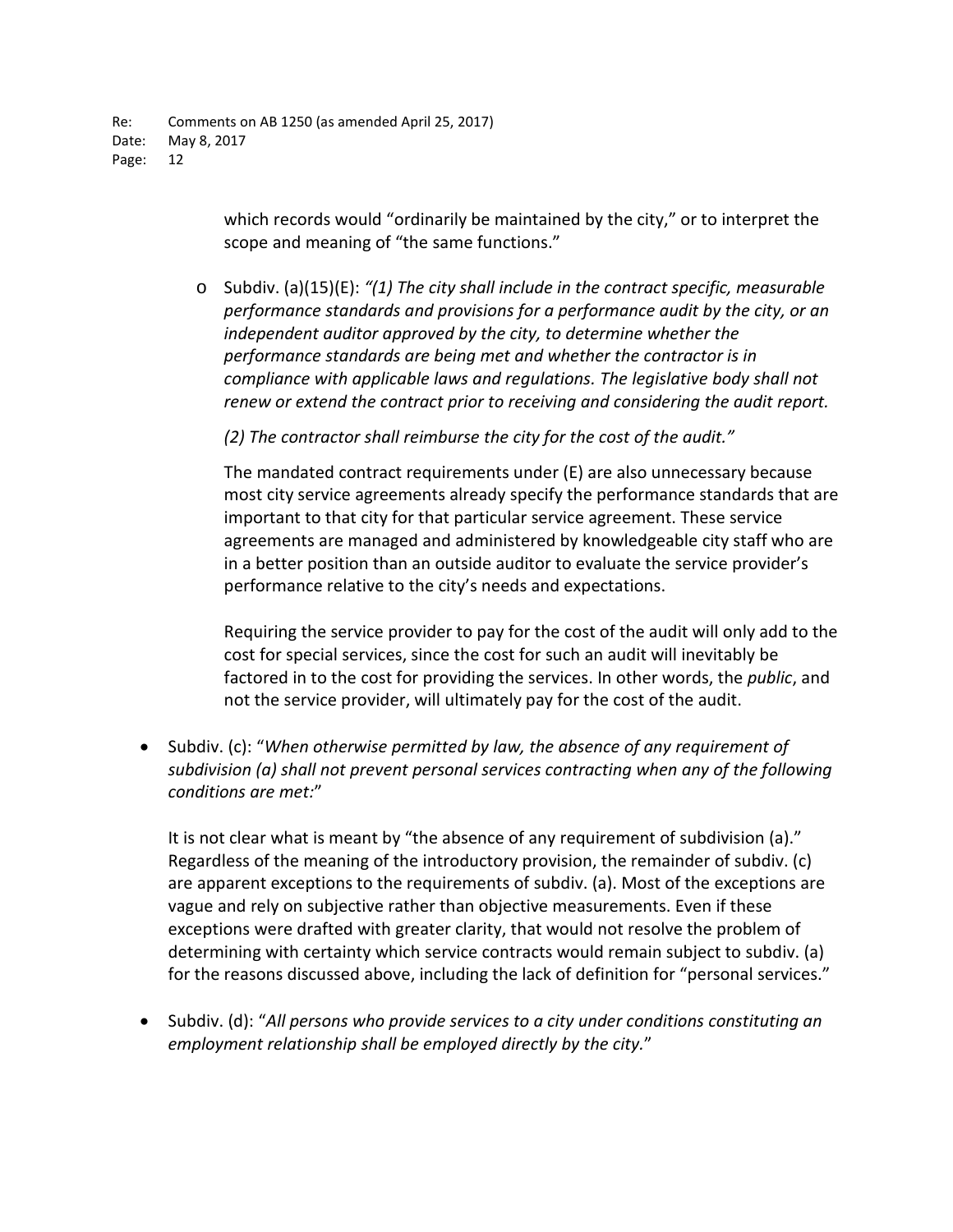> This provision would be difficult to implement or enforce because the phrase "conditions constituting employment relationship" is subject to a wide range of interpretation. Even if this was clarified, mandating employment of any person by a city is both unfair to the city, which might not have funding available, and unfair to the service provider, who may have no interest in becoming a city employee.

### **Comments on proposed new section 37103.2 (Section 4):**

All public contracts are already subject to disclosure under the Public Records Act. Creation and maintenance of a separate public database for all contracts over \$5 million will create substantial costs and burdens for cities. It is not clear what the consequences would be if due to ordinary human error, a contract subject to this provision was not posted on the online database.

• Subdiv. (a)(8)-(9): "*(a) Each city shall maintain on its Internet Web site [sic] a searchable database of all contracts of an annual value in excess of five million dollars (\$5,000,000) entered into pursuant to Section 37103.1. The database shall include, but is not limited to, the following: . . . .*

> *(8) The names of the employees of the contactor and any subcontractors providing services pursuant to the contract and their hourly pay rates, and the total number of full-time equivalent positions involved in performing the services under the contract.*

*(9) The names of any workers providing services pursuant to the contract as independent contractors and the compensation rates for such workers.*" (Emphasis added.)

The requirements to include the names and compensation of the service provider's employees are intrusive and may infringe on "inalienable" individual privacy rights which are protected under the California Constitution. (Cal. Const. Art. I, § 1.) This would also discourage service providers from contracting with cities, as discussed above with regarding to subdiv. (a)(16) of section 37103.1. If the pool of qualified service providers is diminished, the likely consequence is that competition will be reduced, and prices will increase.